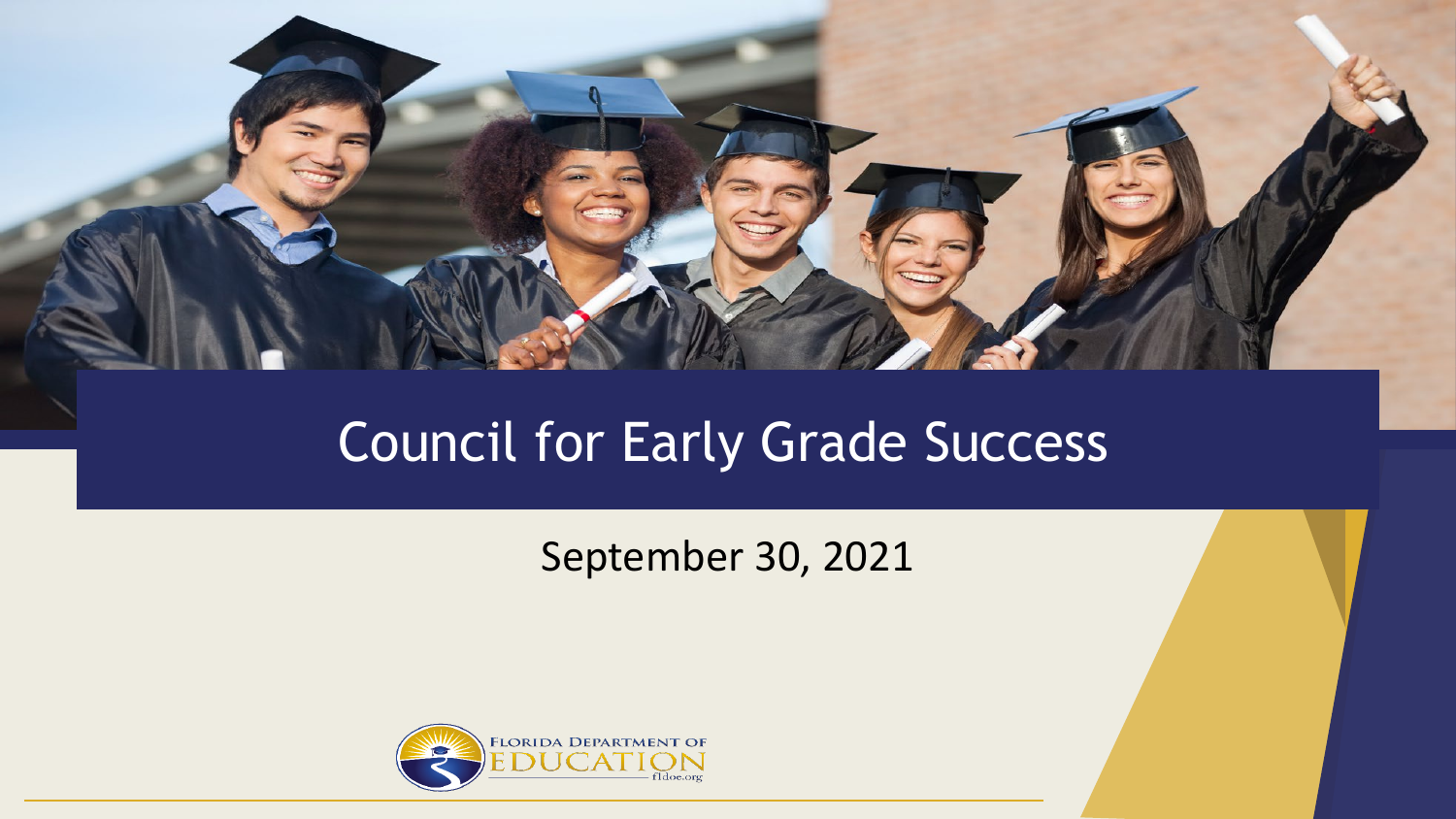#### **Agenda**

- **Nelcome**
- **Introductions**
- Review of Bill Language, Council Timeline and Charge
- **Review of Procurement Documents**
- Action Steps and Plan to Meet Timelines
- **Public Comment**

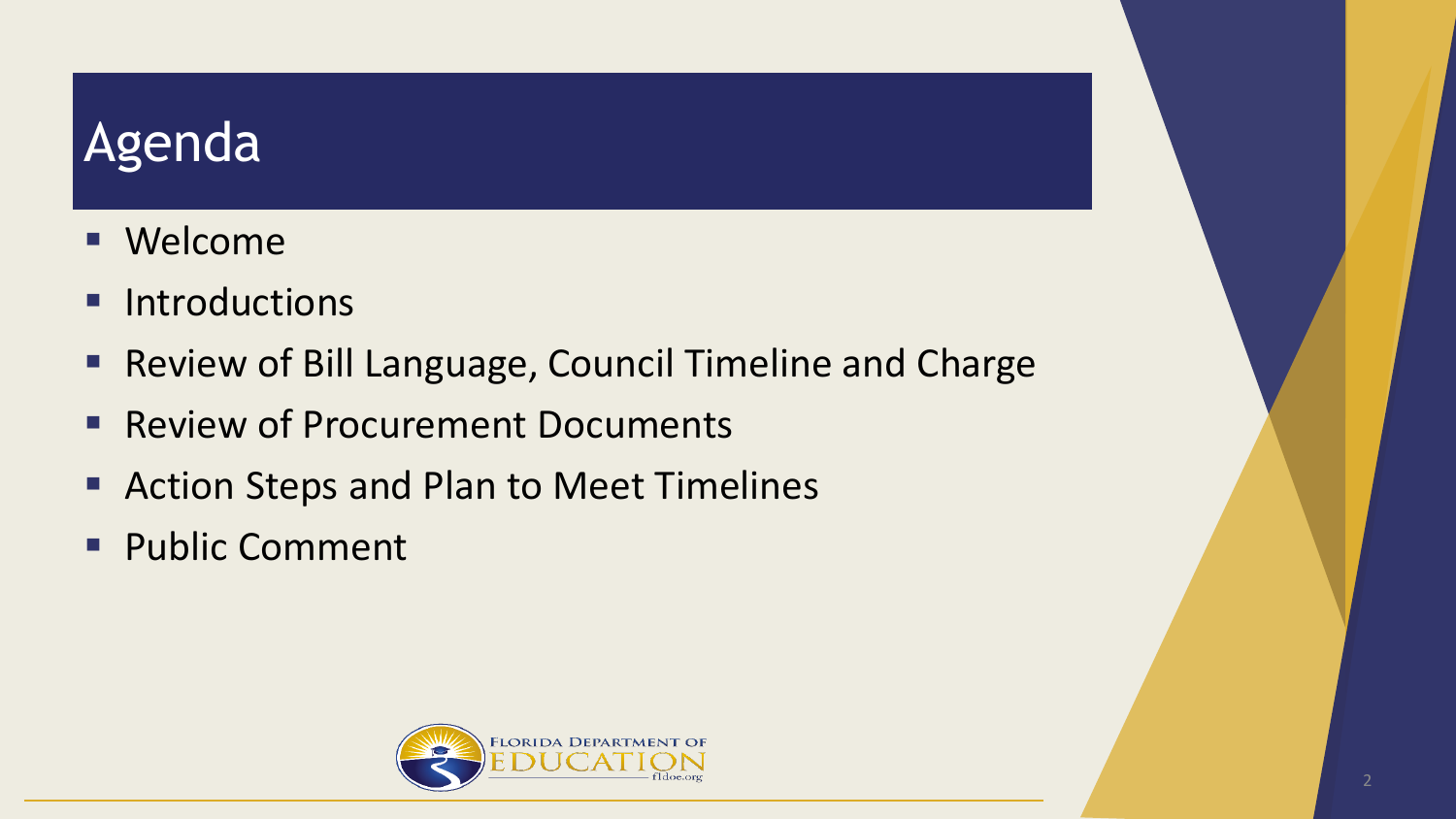#### Introductions

- **E** Chancellor Mears
- **E** Senior Chancellor Oliva
- **E** Council Members
- Katerina Maroney
- **Abby Thorman**
- **Jim Richmond**
- **Vince Verges**

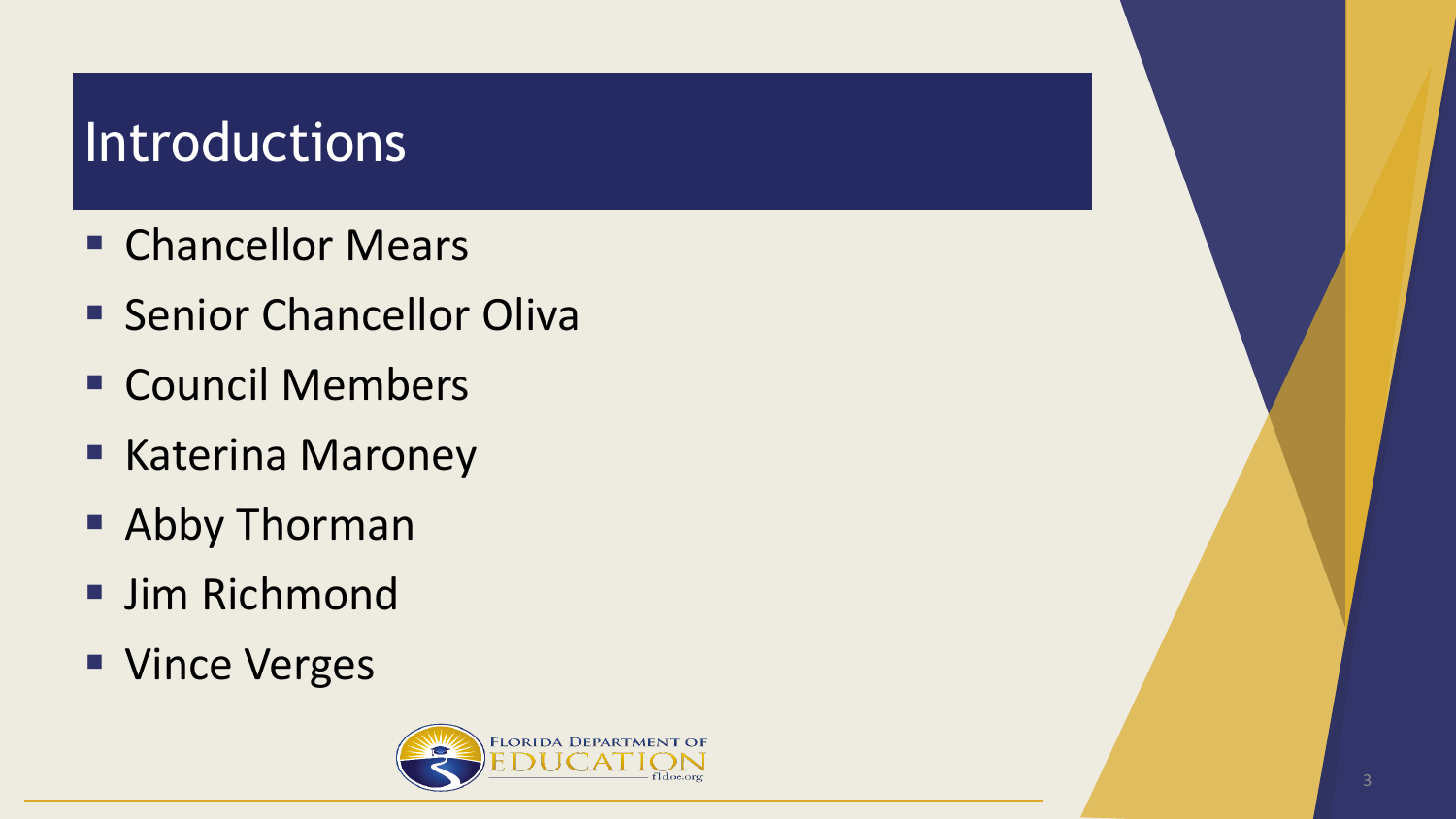# Council Membership (17)

| <b>EOG Appointments (3)</b>               | <b>Senate Appointments (7)</b>                    | <b>House Appointments (7)</b>                  |
|-------------------------------------------|---------------------------------------------------|------------------------------------------------|
| <b>DOE Representative</b>                 | <b>State Senator</b>                              | <b>State Representative</b>                    |
| Parent of a child 4 to 9<br>years of age  | Urban School District<br>Representative           | <b>Rural School District</b><br>Representative |
| <b>Elementary School</b><br>Administrator | <b>Rural Early Learning</b><br>Coalition          | <b>Urban Early Learning</b><br>Coalition       |
|                                           | <b>VPK Faith-Based Early</b><br>Learning Provider | <b>VPK Early Learning</b><br>Provider          |
|                                           | 2 <sup>nd</sup> Grade Teacher                     | Kindergarten Teacher                           |
|                                           | <b>Two Subject Matter</b><br>Experts              | <b>Two Subject Matter</b><br><b>Experts</b>    |

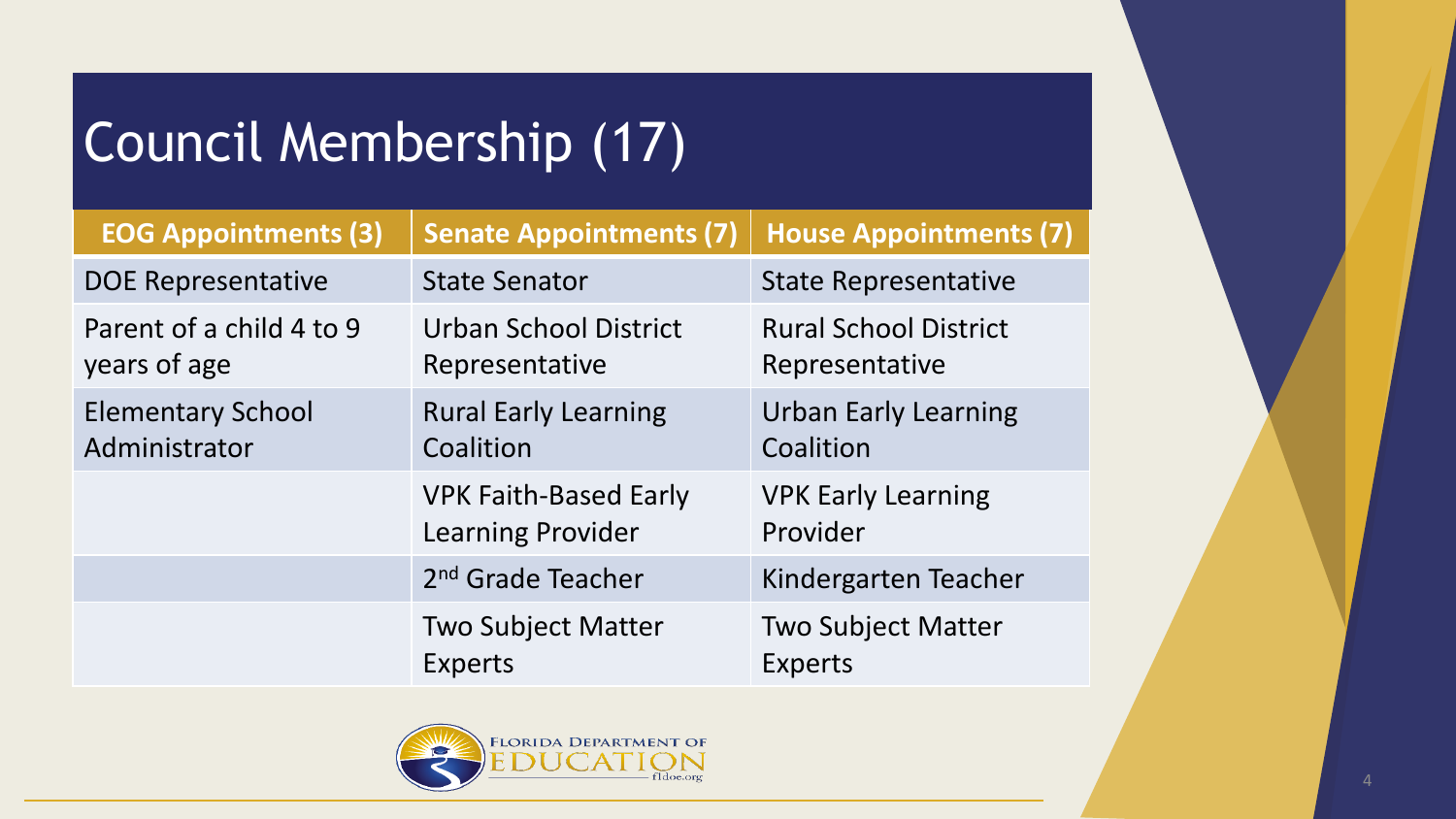#### Webinar Logistics

- We will stop periodically throughout the presentation to address comments/questions from council members.
- Council members may utilize the raise hand function to speak to the group or type their comment into the questions box in the webinar control panel.
- **Public Comment will be taken at the end of the** presentation.

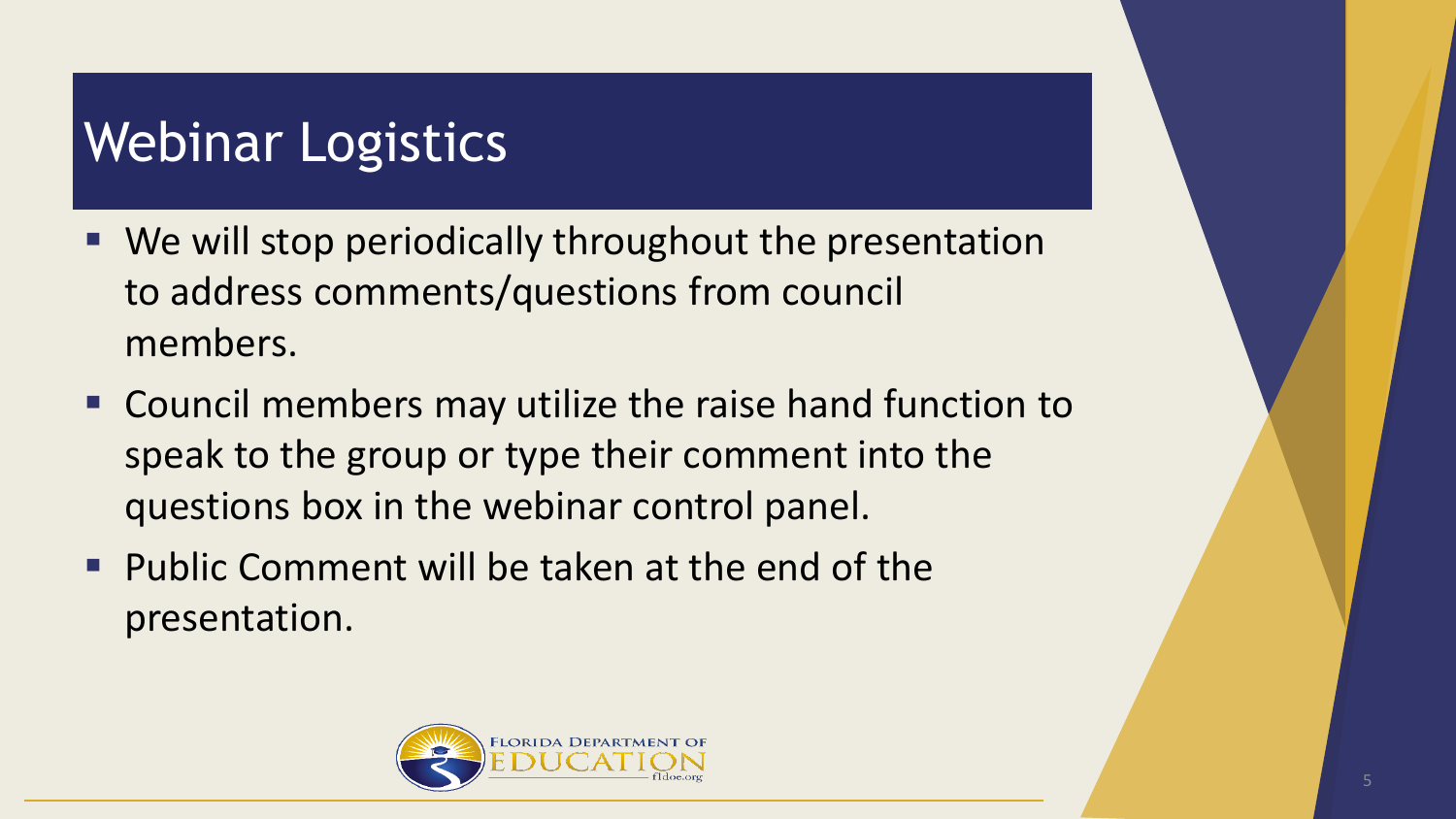#### Election of Chair and Vice Chair

 Once the council is fully appointed, a chair and vice chair shall be elected.

*s. 1008.2125(5), F.S., The council shall elect a chair and vice chair, one of whom must be a member who has subject matter expertise in early learning, early grade success, or child assessments. The vice chair must be a member appointed by the President of the Senate or the Speaker of the House of Representatives who is not one of the four members with subject matter expertise in early learning, early grade success, or child assessments appointed.*

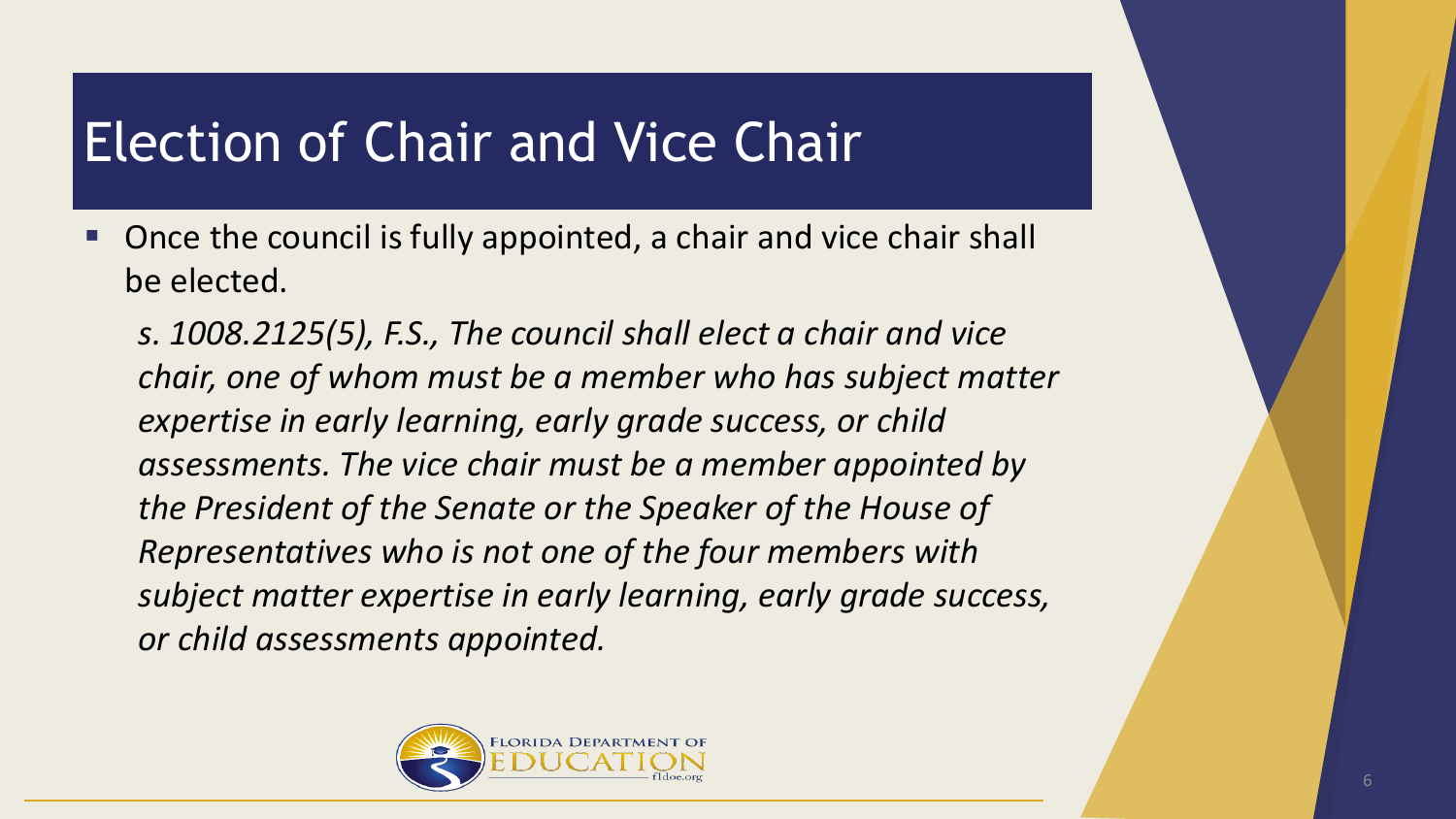#### Timeline

- Council must meet biannually
- Per statute, VPK-8 progress monitoring as described in legislation will begin in the 2022- 2023 school year

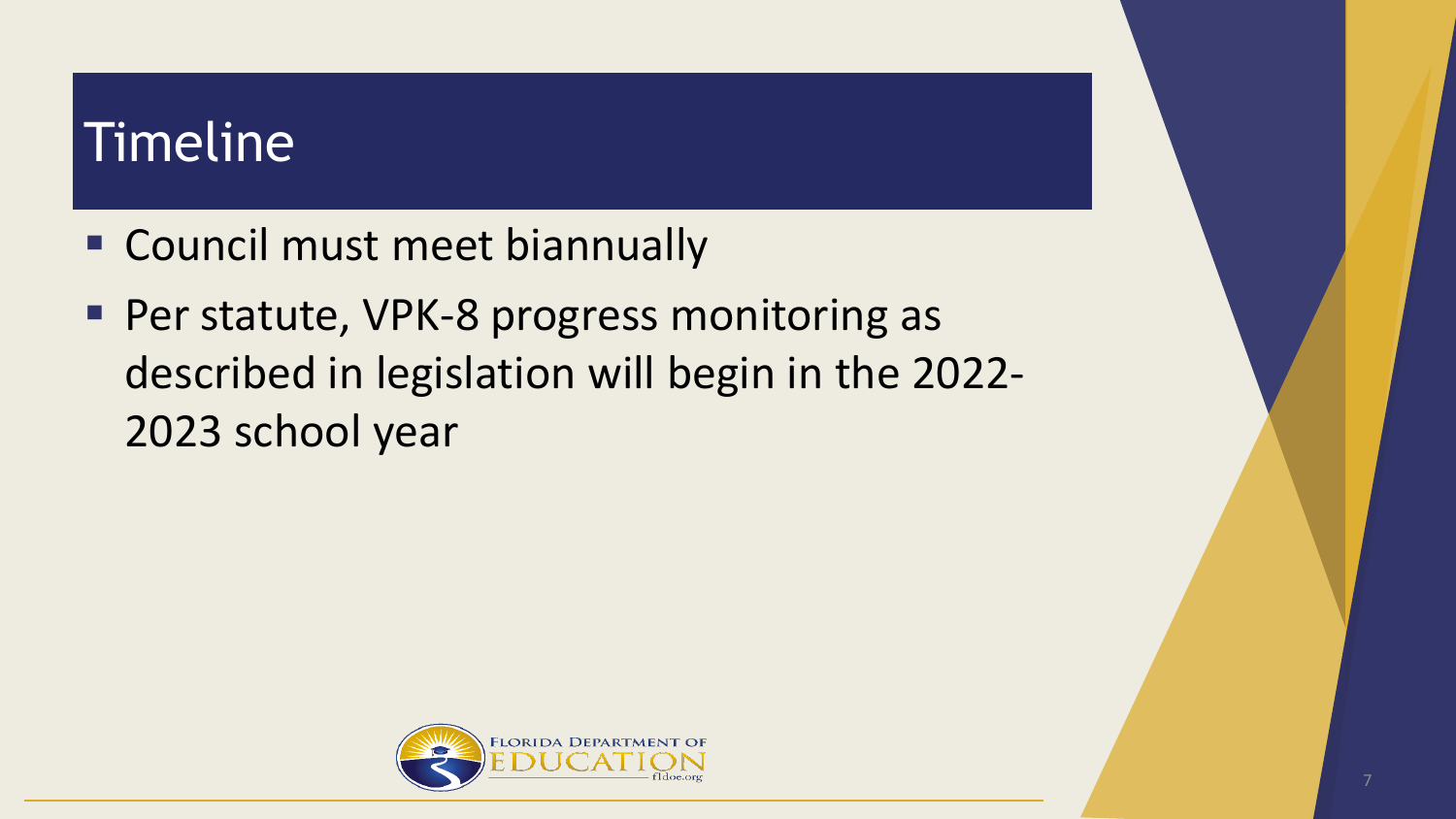# Council Charge

The Council will be responsible for providing and implementing recommendations that support third grade students reading at or above grade level to the department. These responsibilities include:

- **Providing implementation recommendations for coordinated screening** and progress monitoring program;
- **Reviewing solicitation documents prior to publication;**
- **Developing training plans and timelines;**
- Identifying required personnel, processes, and procedures for administration of the program;

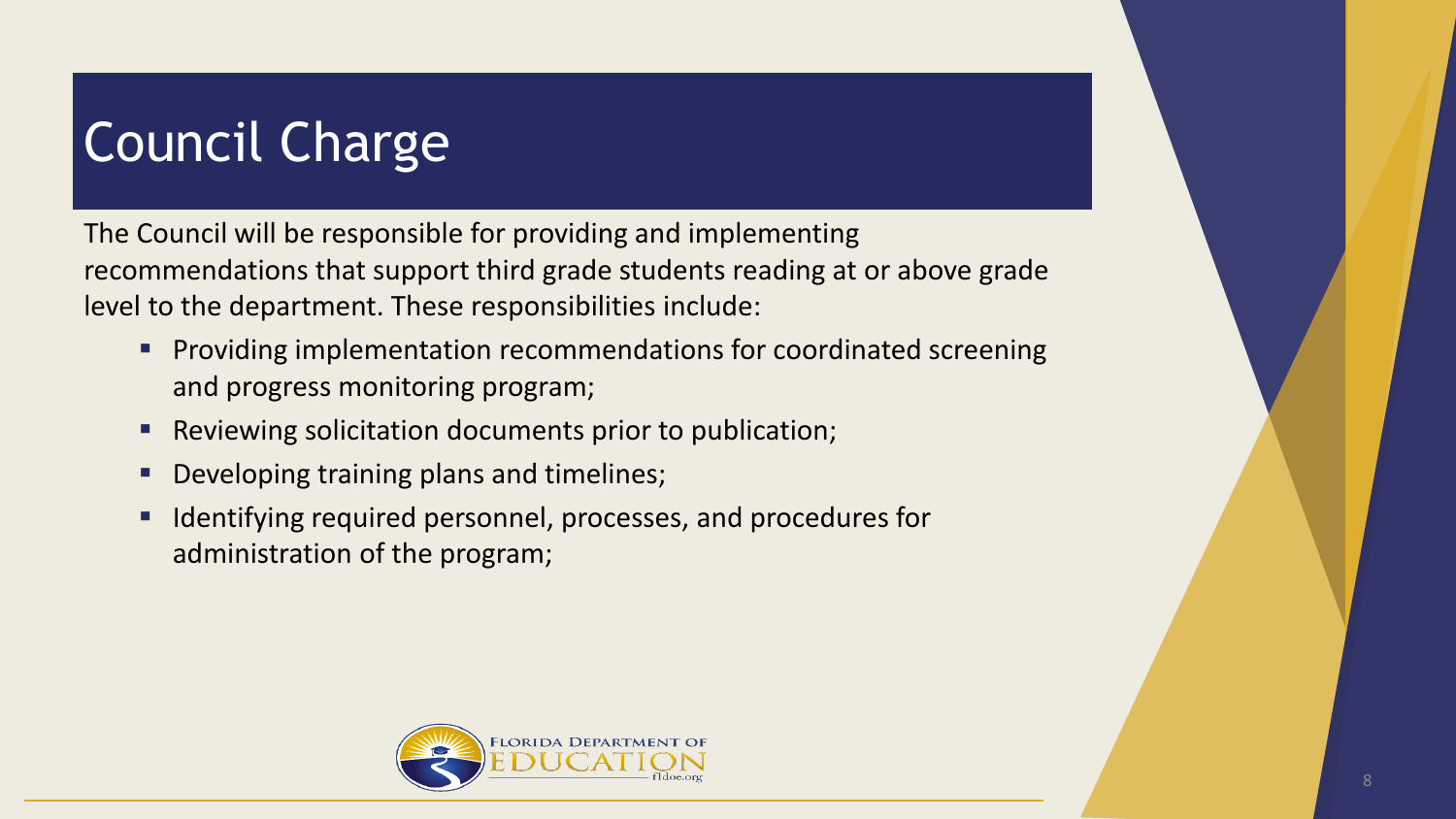# Council Charge

- **Council Charge Cont.**
	- Providing input on methodology for calculating a provider's or school's performance metric and designations under s. [1002.68\(](http://www.leg.state.fl.us/statutes/index.cfm?App_mode=Display_Statute&Search_String=&URL=1000-1099/1002/Sections/1002.68.html)4), F.S.;
	- Reviewing the methodology for determining a child's kindergarten readiness;
	- Reviewing data on age-appropriate learning gains by grade level that a student would need to attain in order to demonstrate proficiency in reading by grade 3; and
	- Reviewing anonymized data from the results of the coordinated screening and progress monitoring program for students in VPK through grade 3 to help inform recommendations to the department that support practices that will enable grade 3 students to read at or above grade level.

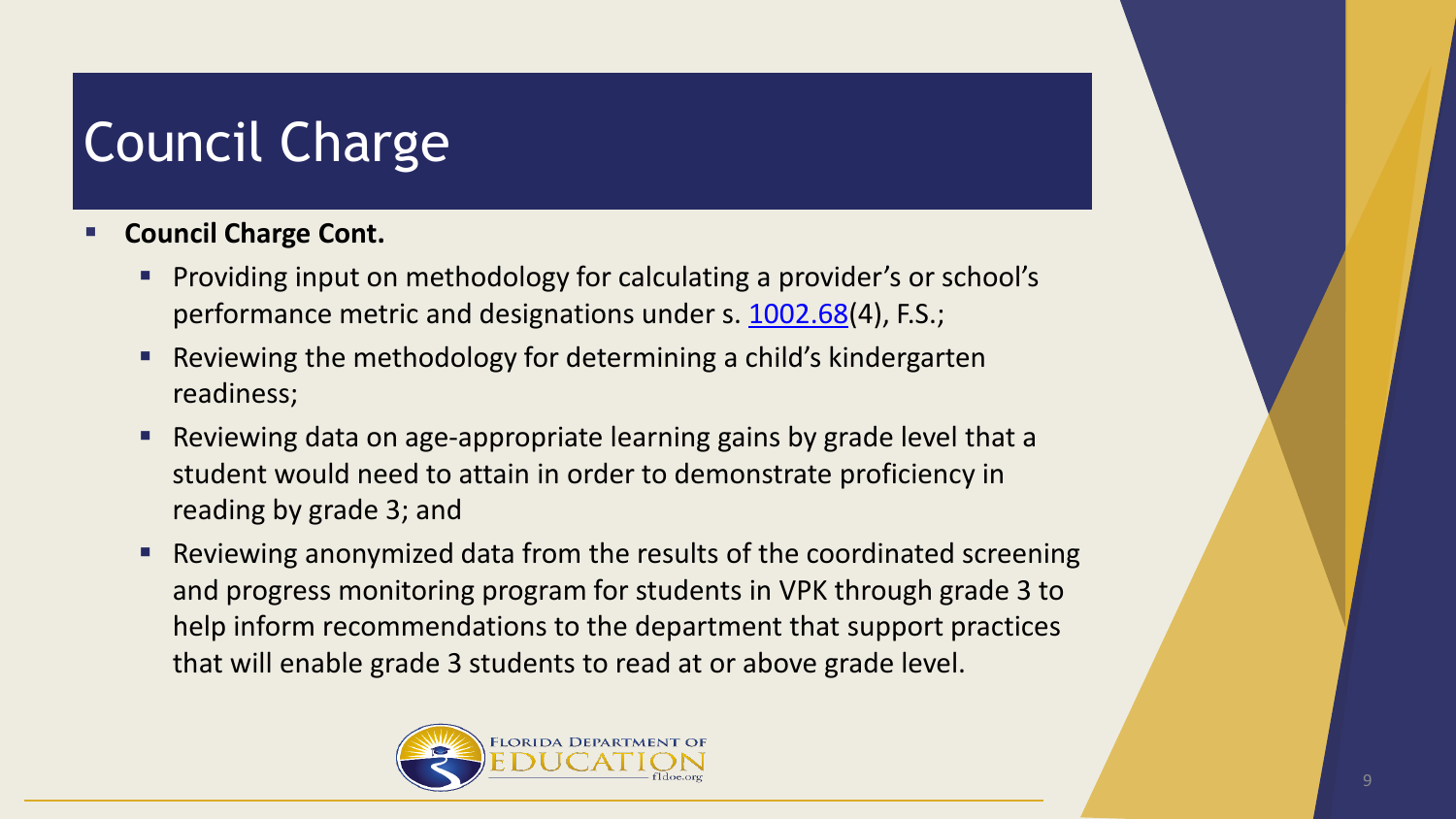# Council Charge

- **Ethics**
- **Public Meetings**
- **Public Records**
- **Procurement**

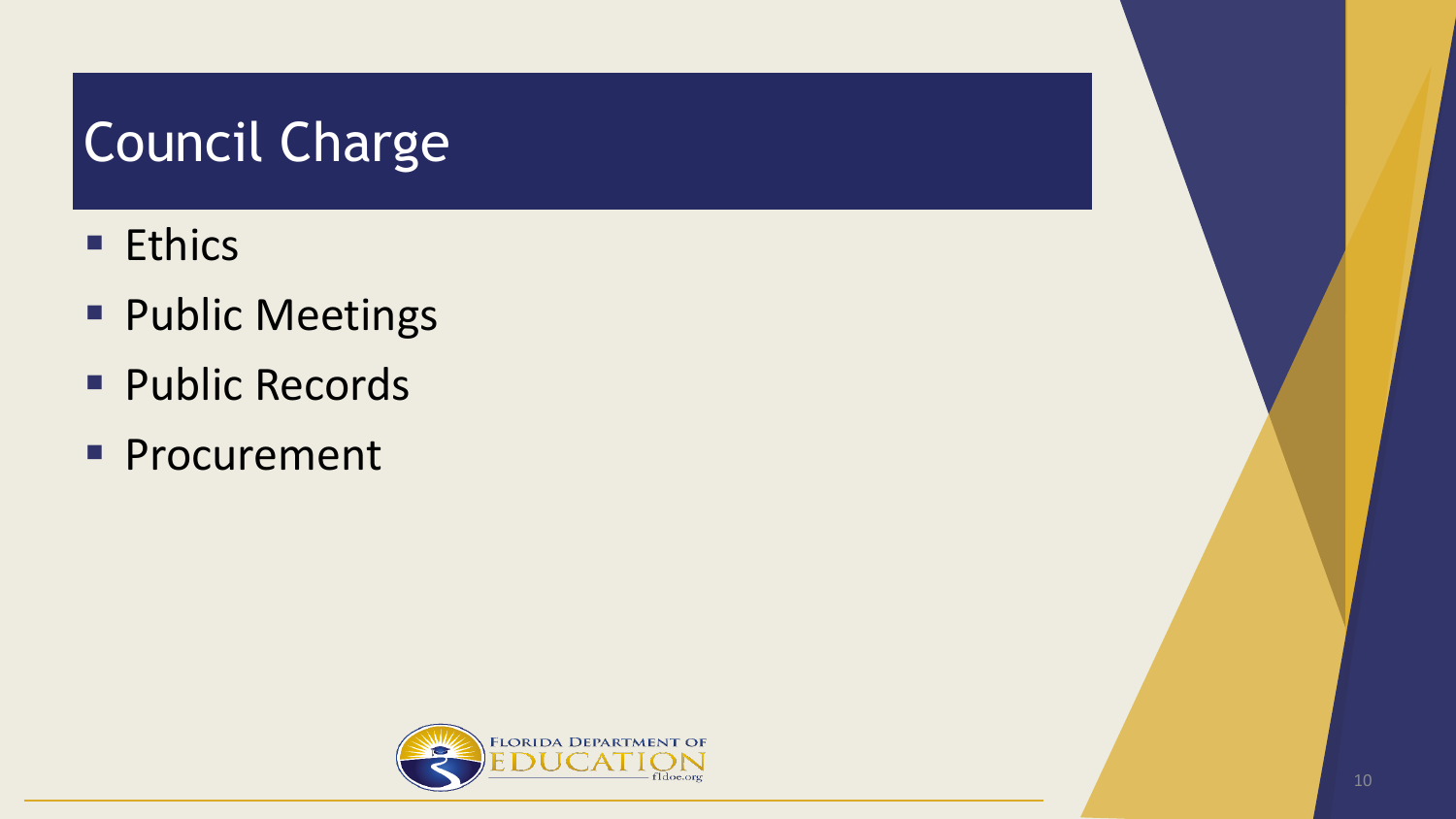# Bill Language

- **House Bill (HB) 7011** was passed during the 2021 legislative session and signed into law by Governor DeSantis.
- Among other measures, the bill creates subsection (8) of section 1008.25, Florida Statutes (F.S.), to require the Florida Department of Education (Department) to procure and require the use of a statewide, **standardized coordinated screening and progress monitoring (CSPM) system** for all students enrolled in Voluntary Prekindergarten (VPK) Education Programs and students enrolled in grades K-8 public schools.
- Per statute, VPK-8 progress monitoring as described in legislation will begin in the 2022-2023 school year.

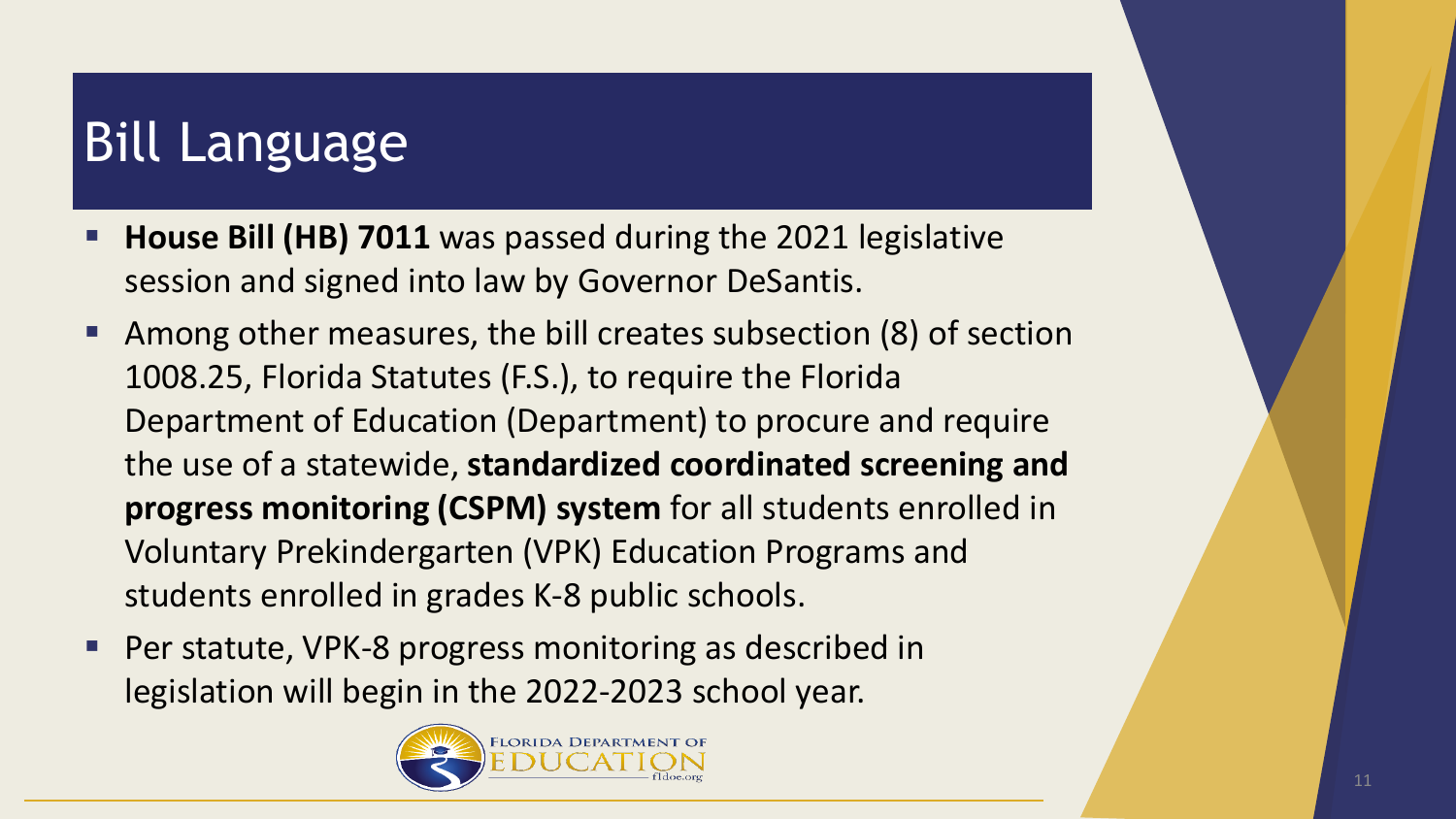# Bill Language

- **House Bill (HB) 419** was passed during the 2021 legislative session and signed into law by Governor DeSantis.
- Among other measures, the bill creates subsection (3) of section 1008.2125, Florida Statutes (F.S.), to require the Commissioner of Education to develop a plan, in coordination with the Council for Early Grade Success, for implementing the **coordinated screening and progress monitoring (CSPM) system** in consideration of timelines for implementing new early literacy and mathematics skills and the English Language Arts and mathematics standards established in ss. 1002.67(1)(a) and 1003.41, as appropriate.

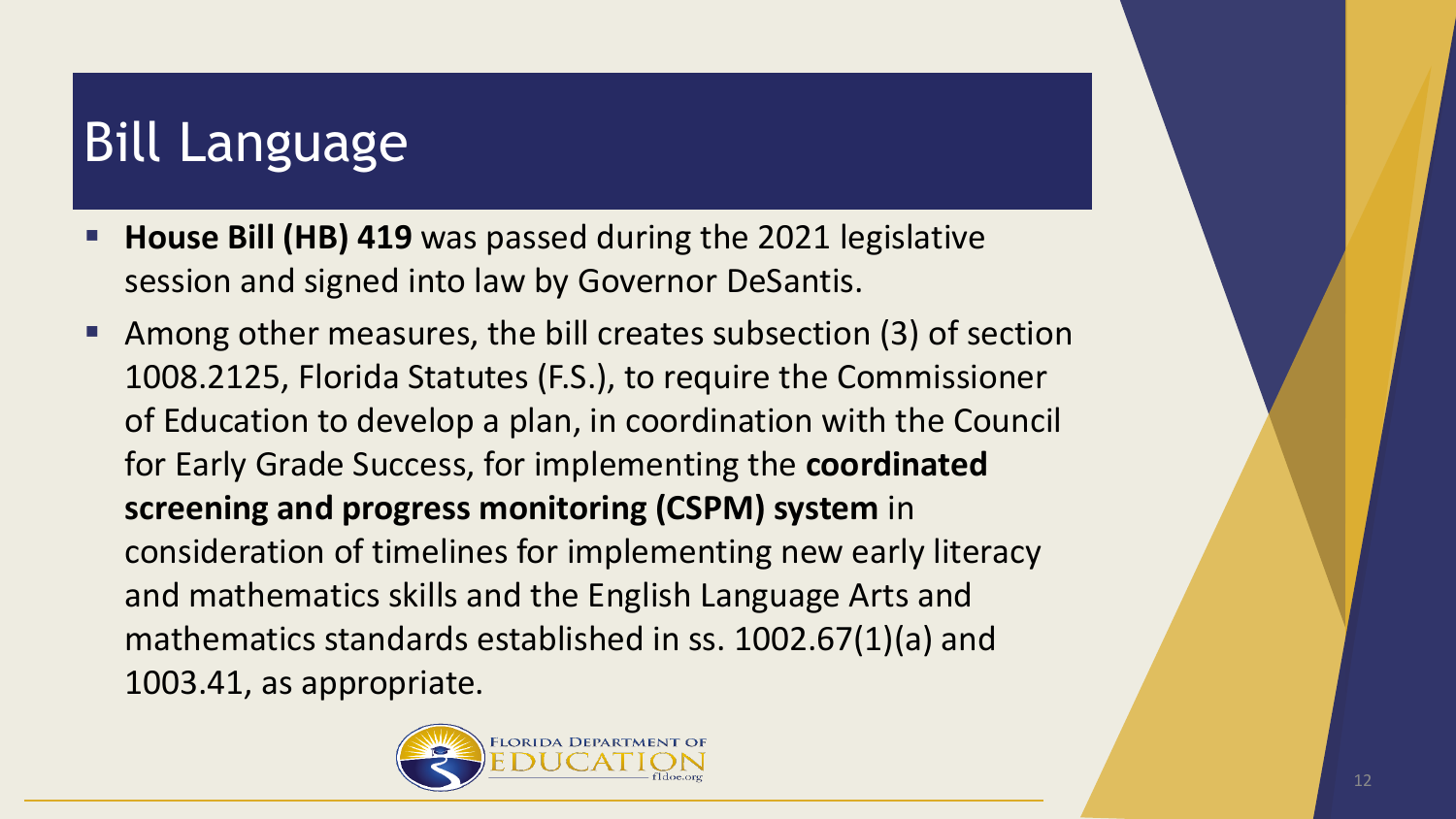#### Background – The CSPM System Must:

- Measure student progress in the VPK Education Program through grade 8 in meeting the appropriate expectations in early literacy and mathematics skills and in English Language Arts (ELA) and mathematics standards as required by ss. 1002.67(1)(a) and 1003.41, F.S.
- Measure student performance in oral language development, phonological and phonemic awareness, knowledge of print and letters, decoding, fluency, vocabulary, and comprehension, as applicable by grade level.
- **Provide data for VPK Education Program accountability.**

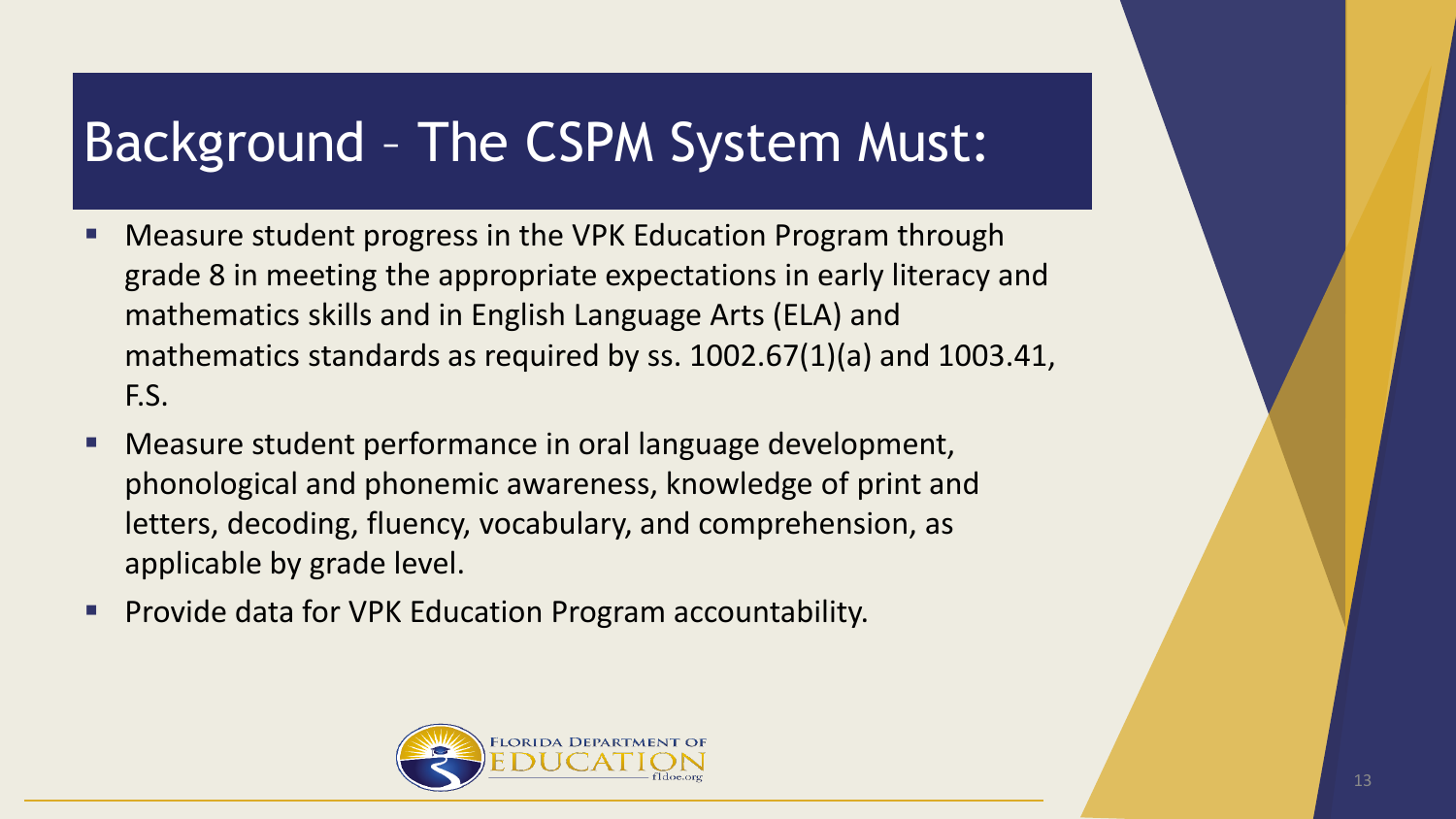#### Background – The CSPM System Must:

- Be a valid, reliable, and developmentally-appropriate computeradaptive direct instrument that provides screening and diagnostic capabilities for monitoring student progress; identifies students who have a substantial deficiency in reading, including identifying students with characteristics of dyslexia; and informs instruction.
- **Provide information to the Department to aid in the development of** educational programs, policies, and supports for providers, districts, and schools.
- **Provide VPK Education Program providers, public school districts,** schools, and teachers with data and resources that enhance differentiated instruction and parent communication.

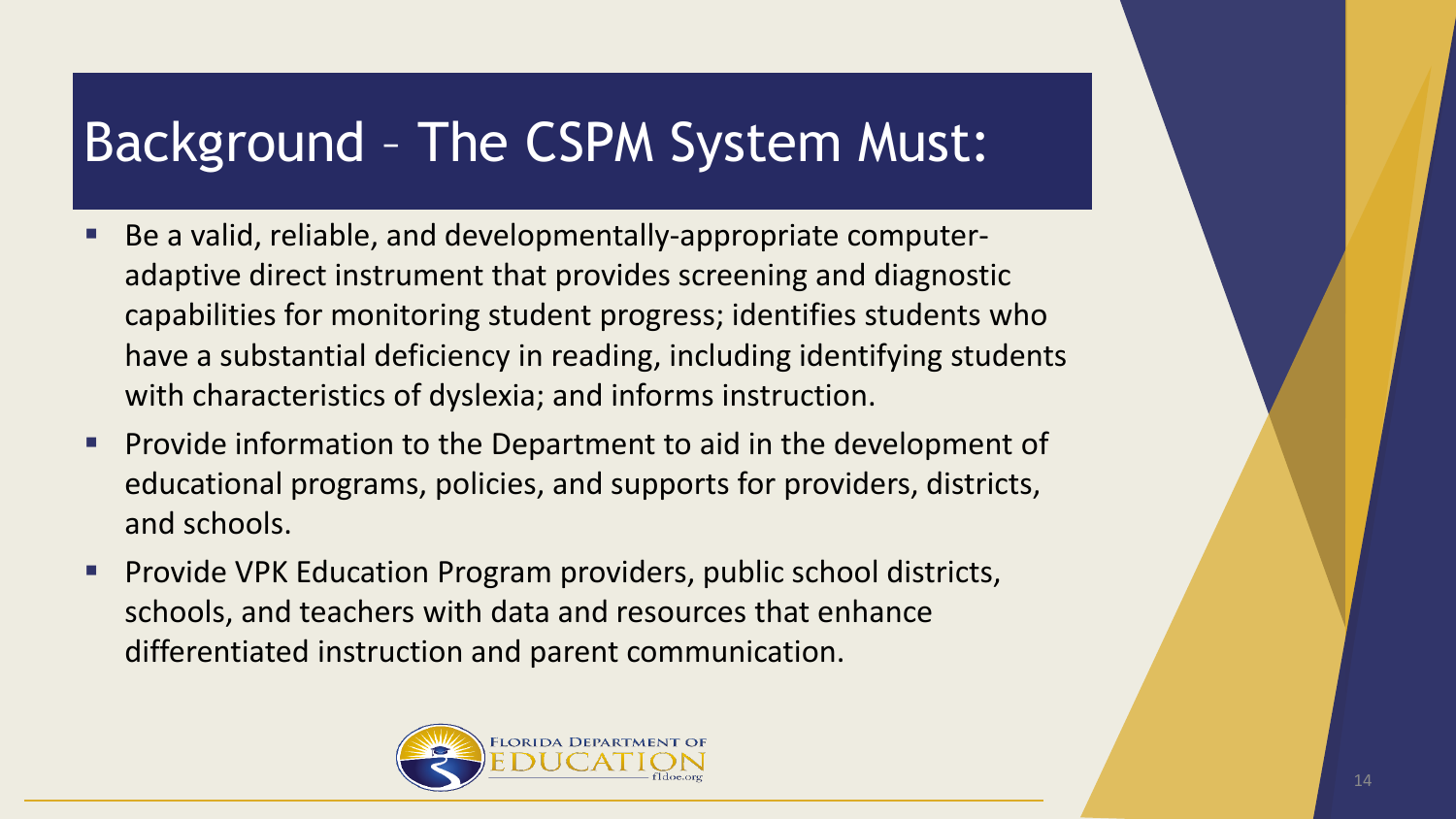- **Test Content** Respondents must demonstrate that their VPK-grade 8 solution is fully-aligned to Florida's content standards:
	- Florida Early Learning and Developmental Standards: 4 Years Old to Kindergarten.
	- B.E.S.T. Standards in ELA and Mathematics K-8.
- **If** In order to meet statutory implementation timelines, the Department will consider an existing instrument that may require some modification to ensure content alignment.
- A sufficient sample of items across VPK-grade 8 ELA and mathematics must be provided to ensure content alignment and to validate that unsolicited strategies, such as social emotional learning and culturally responsive teaching are not incorporated, as they are not aligned to the B.E.S.T. Standards.

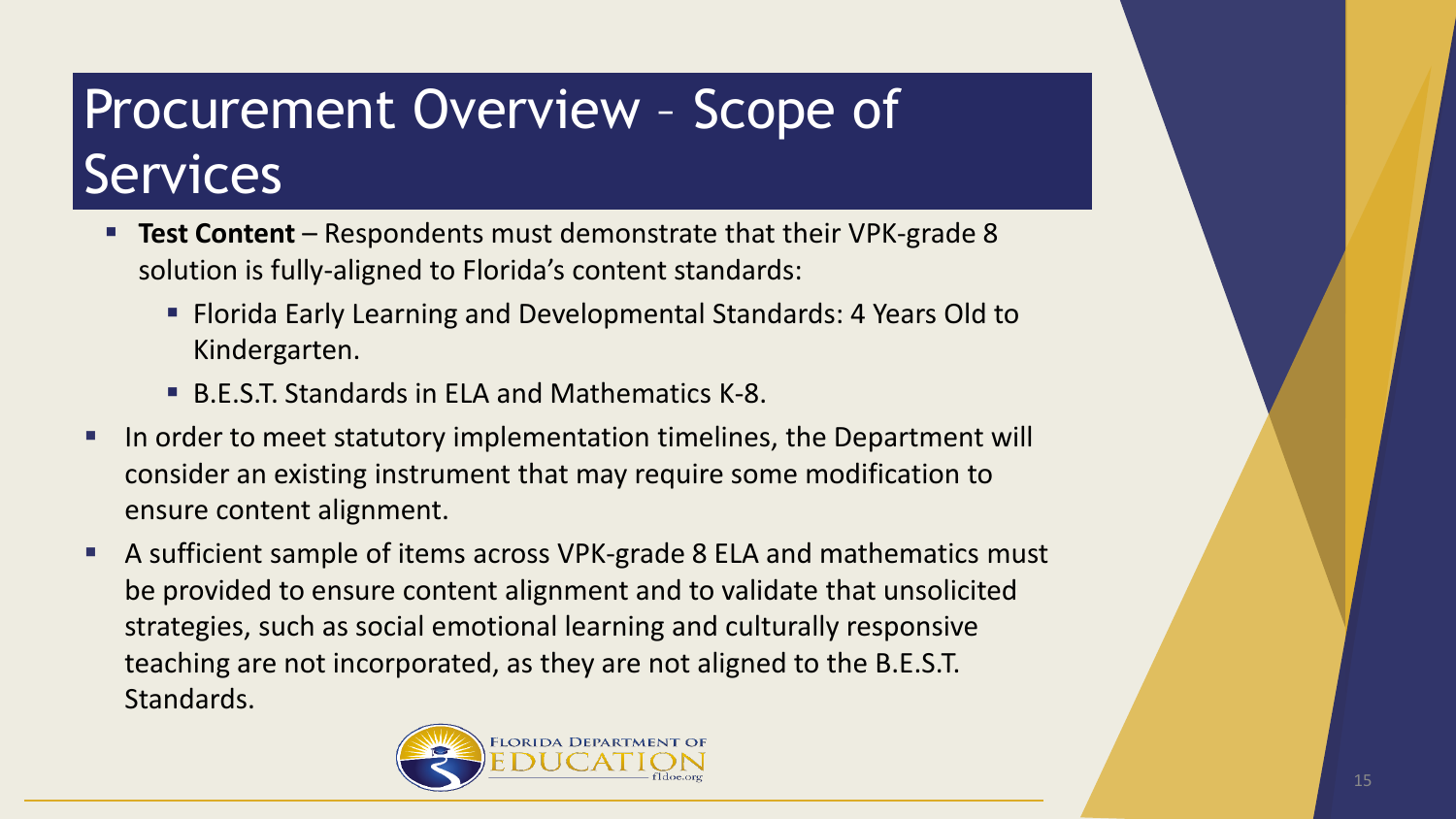- **Test Administration** To deliver the solution as required in statute, respondents must address:
	- The ability to successfully deliver a solution given the number of Florida districts, schools, programs, and students.
	- **Technical specifications and system requirements for the delivery of a** computer-adaptive instrument, including the management of databases and the rostering of students.
	- Training needs of practitioners, both in the VPK setting and the K-8 setting.
	- Accessibility features and accommodations for students with disabilities.
	- **Delivery of effective customer support.**
	- Delivery of publicly-available support resources (e.g., sample tests,

manuals).

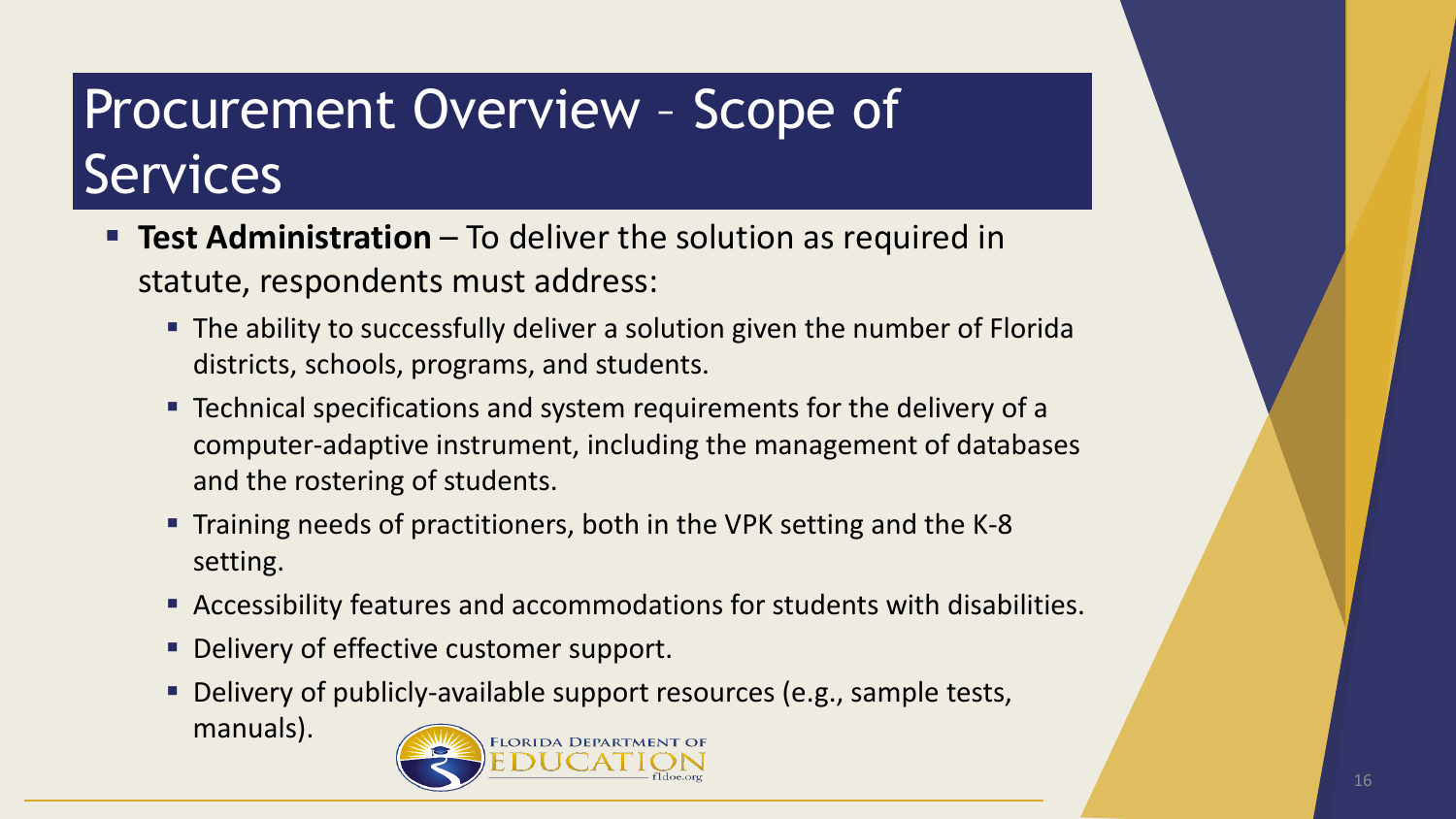- **Scoring and Reporting** To deliver on the scoring and reporting requirements of the solution, respondents must address:
	- Ability to report results in a timely manner, as required by statute.
	- Feasibility of reporting solutions that include a real-time analytics dashboard for state and local practitioners to use to monitor student progress throughout the year and target interventions for support or acceleration.
	- Feasibility of reporting solutions that include a web-based portal for parents to securely access their student's assessment data and review their student's Individual Student Reports.

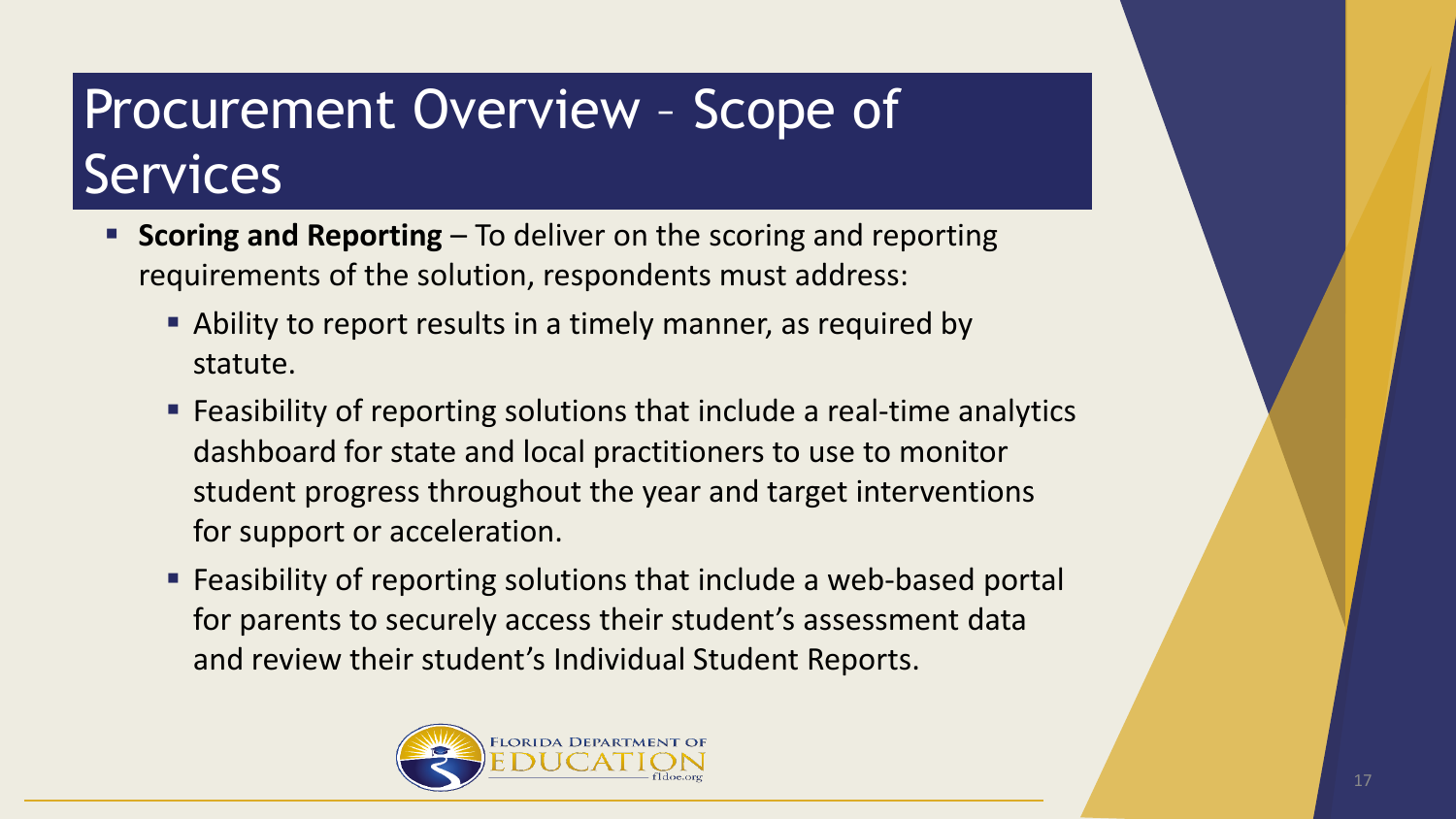- **For coordination with Florida's statewide, standardized assessments,** required under s. 1008.22, F.S., respondents should:
	- Offer scores translated to a Florida-specific scale, using achievement levels of 1 through 5, as required by statute.
	- **Propose solutions for providing summative performance data at** the conclusion of the school or program year, taking into consideration all testing opportunities throughout the year for any given student.
- **Technical Quality** To ensure the progress monitoring results are valid and reliable for their intended uses, respondents should provide technical reports detailing all specific processes and criteria used to create the solution.

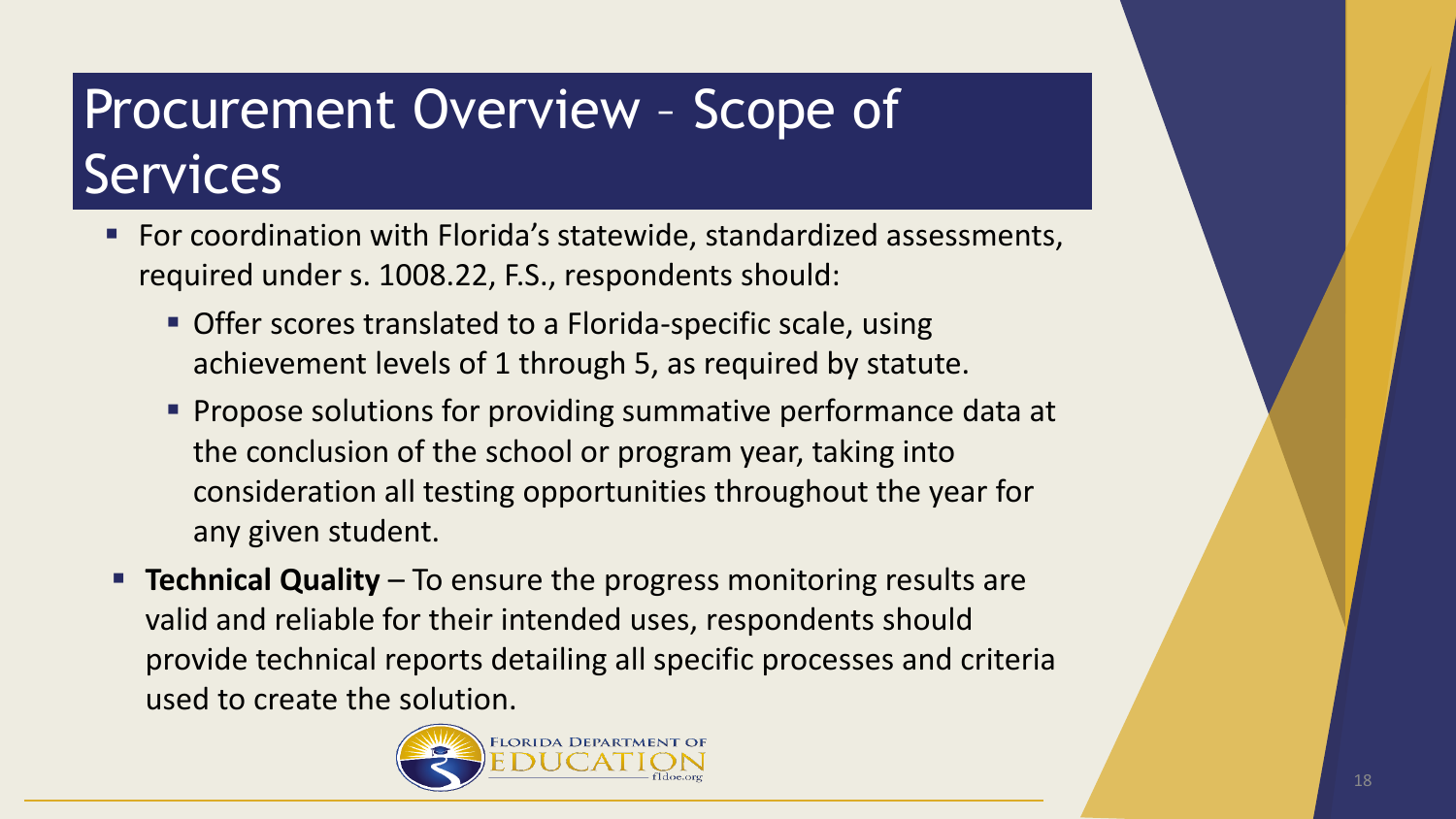- **Project Management**  Respondents should provide their overall description of the approach to manage, implement, and support the solution and the entire scope of work. Evidence should include:
	- A management plan identifying all resources available to support all program activities.
	- The designation of a senior program manager responsible for day-to-day implementation of the program.
	- Regular meetings with Department staff.
	- **Comprehensive communications plan.**

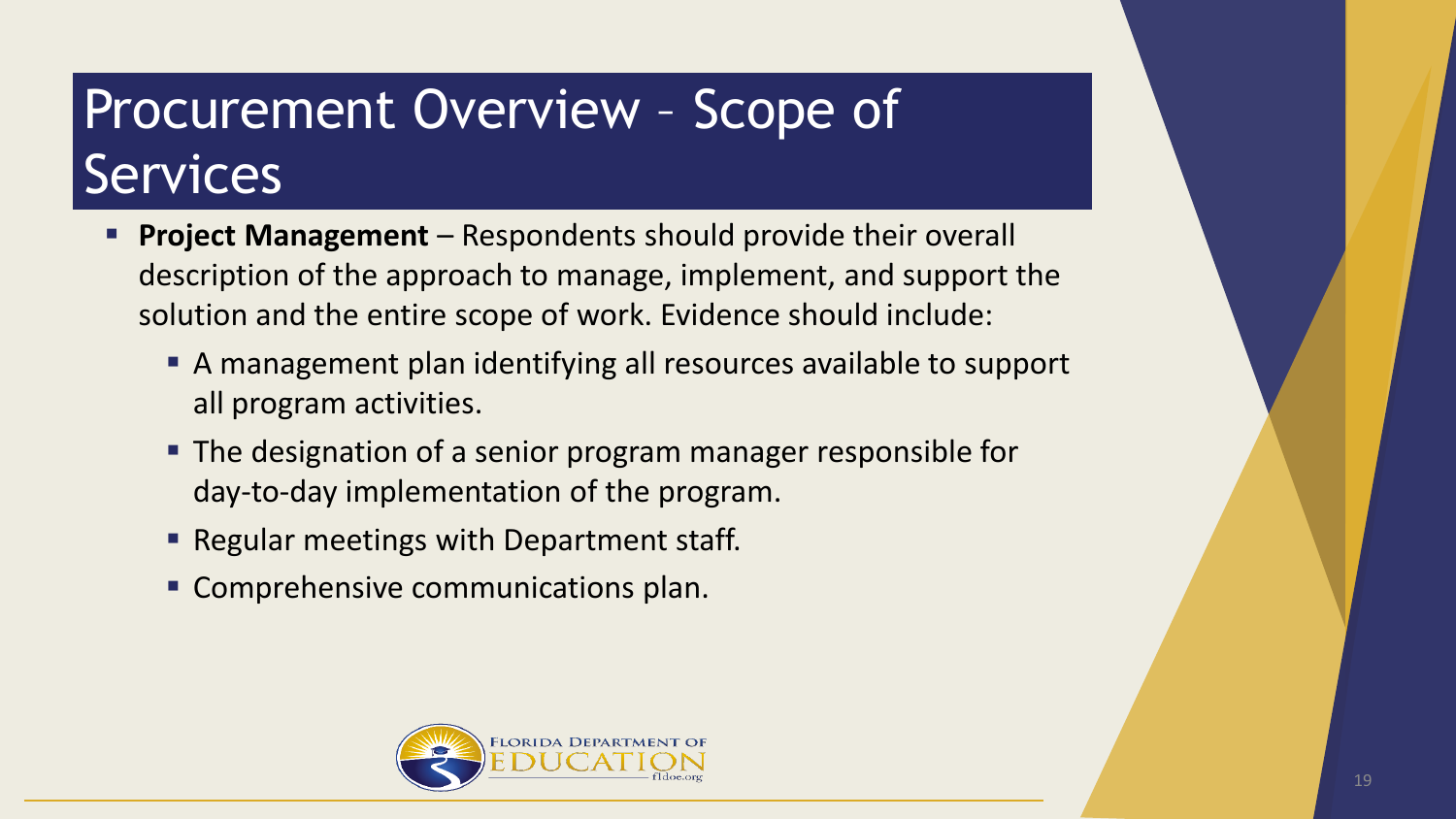#### Action Steps

**Council discussion** 

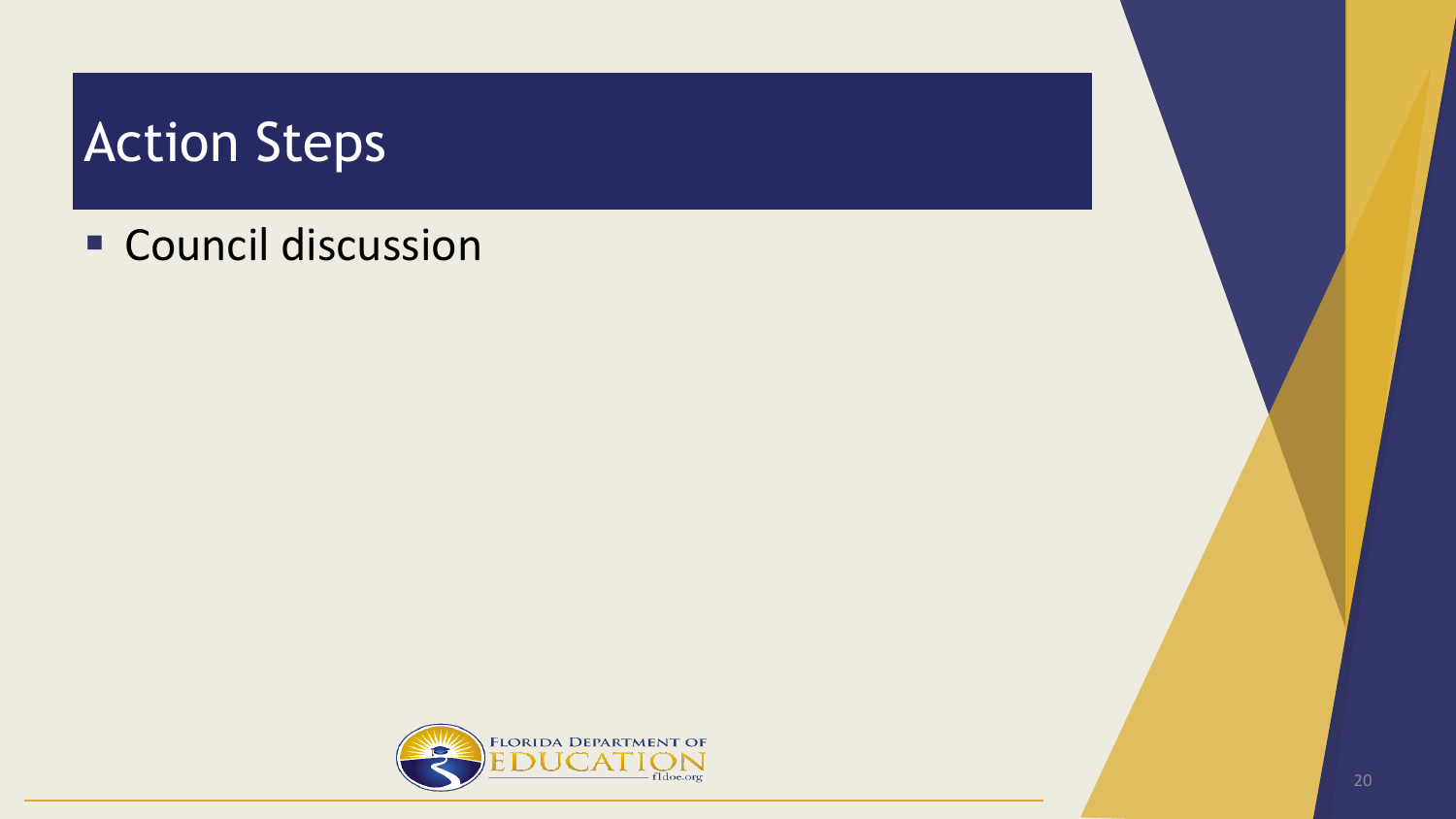#### Public Comment

**Comments from the public**